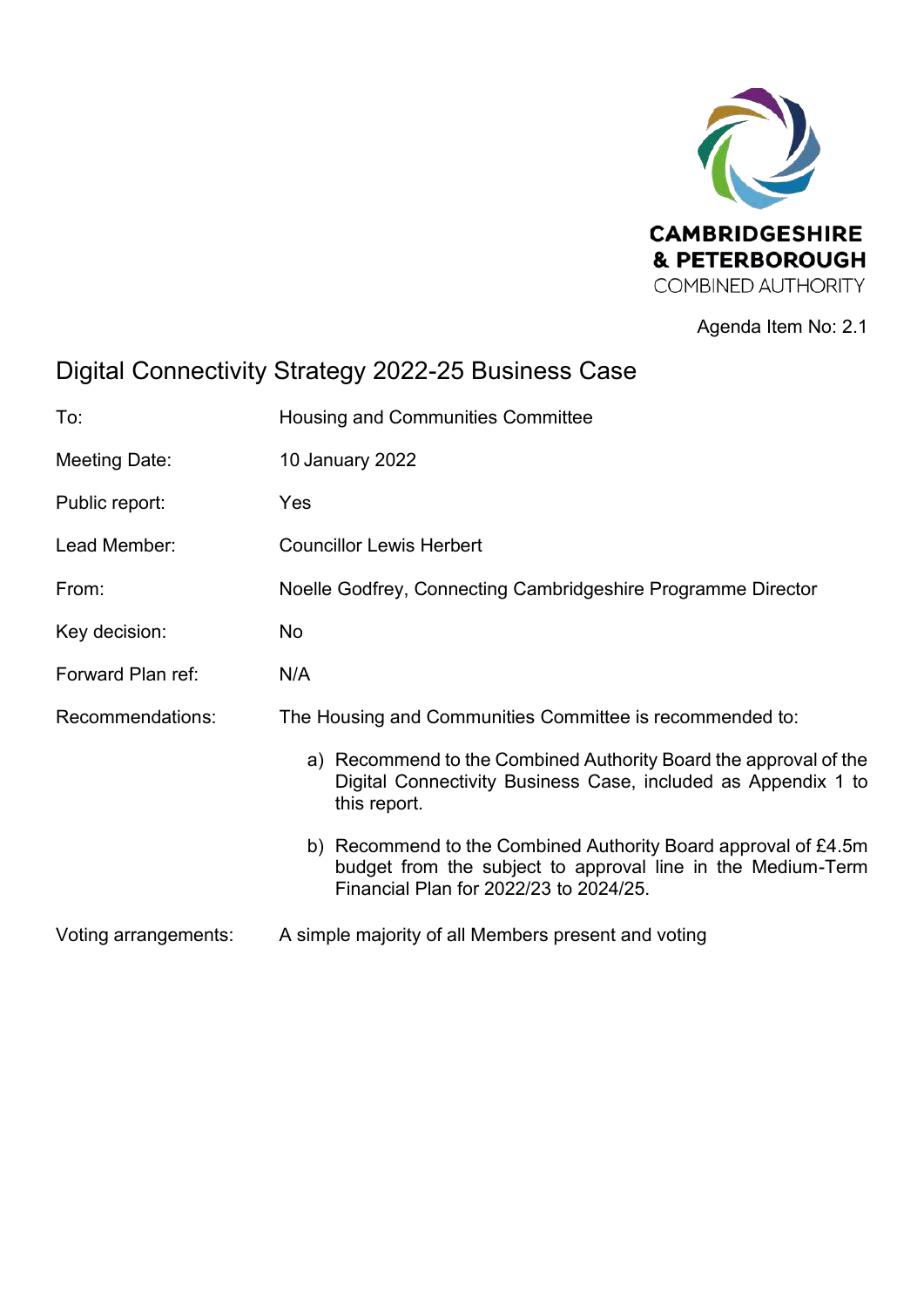### 1. Purpose

1.1 This report includes the Business Case for delivery of the Digital Connectivity Strategy for 2021-2025 which was approved by the Housing and Communities Committee in November 2021.

## 2. Background

- 2.1 The Covid-19 pandemic has dramatically accelerated reliance on digital connectivity in almost every aspect of 21<sup>st</sup> Century living. At a time when access to healthcare, jobs, education and training have all become highly dependent on digital connectivity, it has also highlighted and exacerbated the "digital divide". It means that families and individuals without access to connectivity are effectively excluded from the benefits of economic growth, health inequalities are exacerbated, and children's life chances are damaged.
- 2.2 Furthermore, it has become increasingly evident that digital connectivity can play an important part in meeting some of the key challenges of our age, from the reduction in transport related emissions to climate change mitigation and the management of scarce resources including water and energy.
- 2.3 The delivery of the Digital Connectivity Strategy 2021-25 is a key contributor to the Combined Authority's sustainable growth ambitions for Cambridgeshire and Peterborough, helping to ensure that a ubiquitous and accessible digital connectivity infrastructure is available to all – supporting effective public service delivery, thriving communities and sustainable business growth.
- 2.4 In January the Cambridgeshire and Peterborough Combined Authority Board earmarked funding of £6.3m as part of the Medium-Term Financial Plan to 2025 to support the next stages of the digital connectivity programme. The budget for 2021/22 was approved, with the remaining £4.5m subject to approval of the business case.
- 2.5 The business case (Appendix 1) sets out detailed proposals for the 2022/3-2024/5 funding allocation of £4.5m to be considered for approval by the Combined Authority Board in January 2022.

#### Significant Implications

- 3. Financial Implications
- 3.1 The proposed budget to support the delivery of the Digital Connectivity Strategy to 2025 is £4.5m over a 3 year period, as per the table below, with delivery milestones set out in Section 6.2 of the business case in Appendix 1.